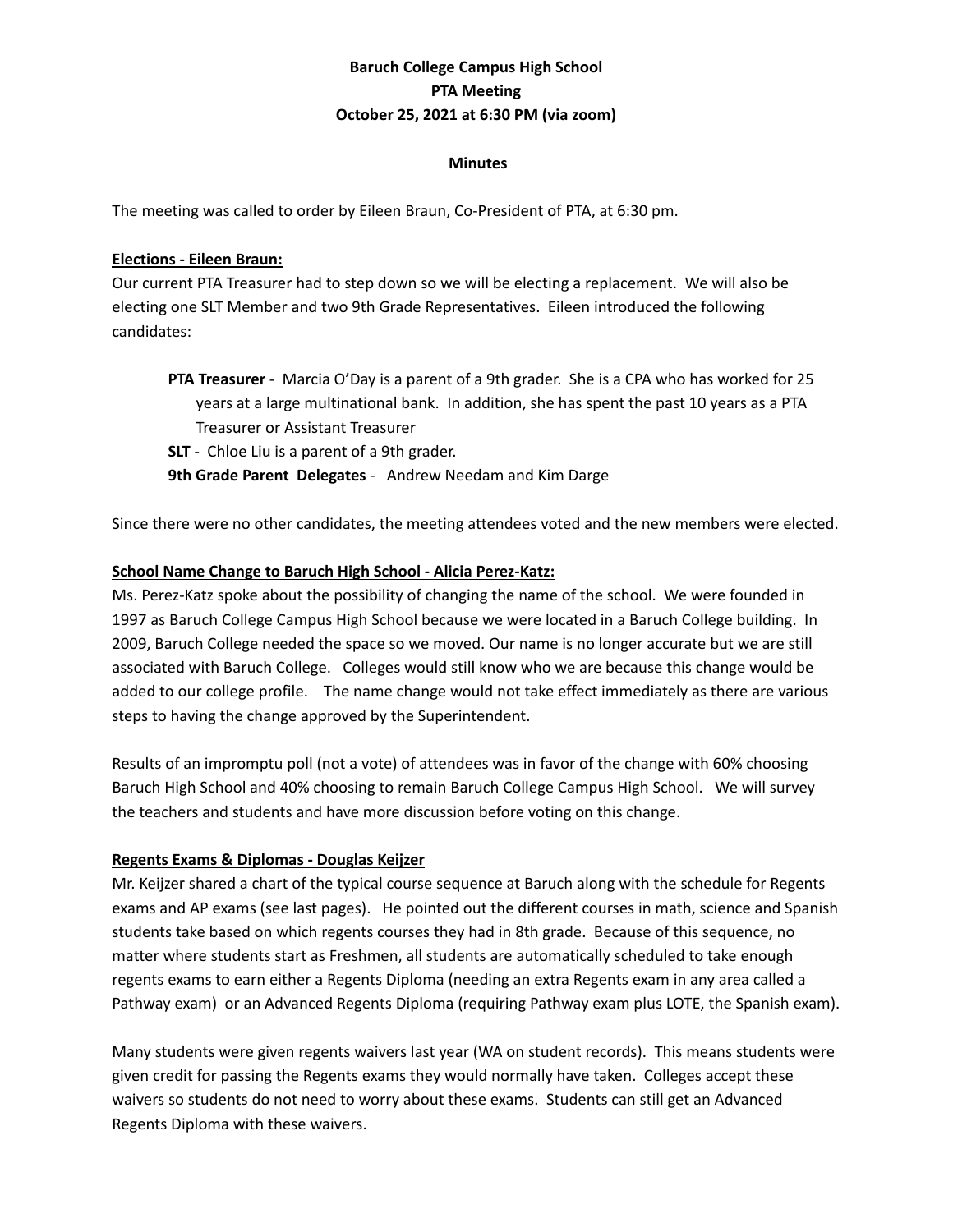Students sit for both AP exams AND Regents exams because the AP Exam scores are available too late to determine if students tested out of the Regents exam.

Ms. Perez-Katz added that you can change grades on transcripts for the Spring 2020, Fall 2020 or Spring 2021 semesters to "CR" so students get credit for passing the course but their grades will not affect their transcripts. You can make this change until your child leaves Baruch. You will see your transcript after January and you can decide then (or later) if you want to make changes. Speak to your guidance counsellors or Janice to complete the form.

#### **Covid Update - Janice Salmeri**

Ms. Salmeri reported that 93% of our students have uploaded their vaccine records to the DOE portal. She added that 100% of our unvaccinated students are tested weekly.

### **Updates from Principal - Alicia Perez-Katz**

We just finished the map testing at Baruch. This was a test given to our 9th and 10th graders to assess where they are academically. It was not a graded exam. We did not have our 11th and 12th graders take the test as we know them better and they are preparing for other exams.

The DOE has rolled out a Social Emotional screener for every student that will probably be administered by each student's adviser. This is not a psychological assessment. The results will be used internally so we can figure out how best to support our students.

Clubs have started. Each day for 3 weeks different clubs will set up tables in the lobby to share information. Clubs will be open so students can join later, as well. We have over 30 clubs as we want to support the social emotional connection our students have been missing. There is something for everyone. The list of clubs was included in a weekly newsletter and it will also be on the BCCHS website.

We have also started academic help so our teachers can offer additional support to students.

We have begun several partnerships with organizations. Some examples are a Manhattan Theater, the 92nd Street Y, and Solar One. In these partnerships, guest artist teachers and scientists work with students on various topics like poetry, performance and energy conservancy. We are also exploring the idea of trips to get students out and involved.

Parent Teacher conferences will be held on November 10th and 12th. These will be short check-ins online with your child's teachers. You will receive information on how to sign up soon.

The first quarter will be ending around Thanksgiving. Teachers should have student work marked in Pupil Path so parents and students can see how they are doing. Speak to Janice Salmeri if you need help getting into Pupil Path.

Lockers - It is unfortunate, but we can't have students use the lockers because it creates too much congestion in the hallways.

Coats - In each classroom we have to keep 3 windows open an inch to increase ventilation. The heat will be on, but it will be cold. Students will need to dress warmly!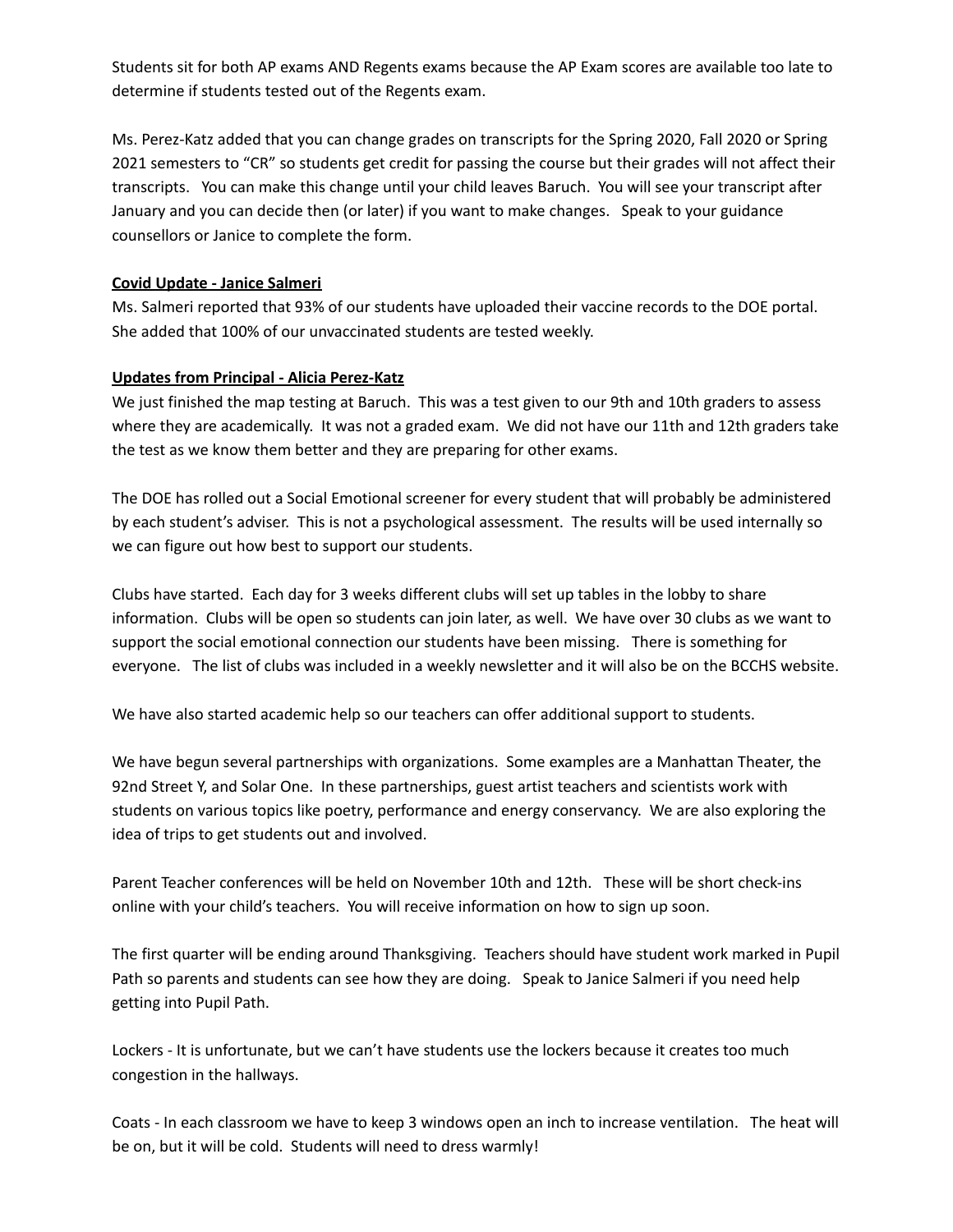ID's - we are working on ID's but we don't have updates on this at this point.

### **Parent Space - Annie Howell**

Annie spoke briefly about Parent Space, which was started last year as a way for parents to gather monthly to do light studying of race in America. We listen to a podcast, watch a video or read part of a book and spend time reflecting and seeking to understand. This is a great way for us to get together, so we invite you to join us whenever you can. You will see announcements in the PTA Newsletter or email [bcchs.pta@gmail.com](mailto:bcchs.pta@gmail.com).

## **Social Activities - Sandra Fontenla**

Sandra spoke about providing opportunities for our 9th and 10th grade students to get together and get to know each other, since this was difficult on zoom last year. Even this year there are challenges with the split lunches. We are brainstorming to come up with different ideas. If you're interested in being involved at all, please email BCCHS PTA [bcchs.pta@gmail.com](mailto:bcchs.pta@gmail.com) .

Eileen asked for parents interested in any particular topics to please email the PTA with ideas. Parent involvement is welcome!

The next meeting of the BCCHS PTA will be on November 22, 2021 at 6:30 PM.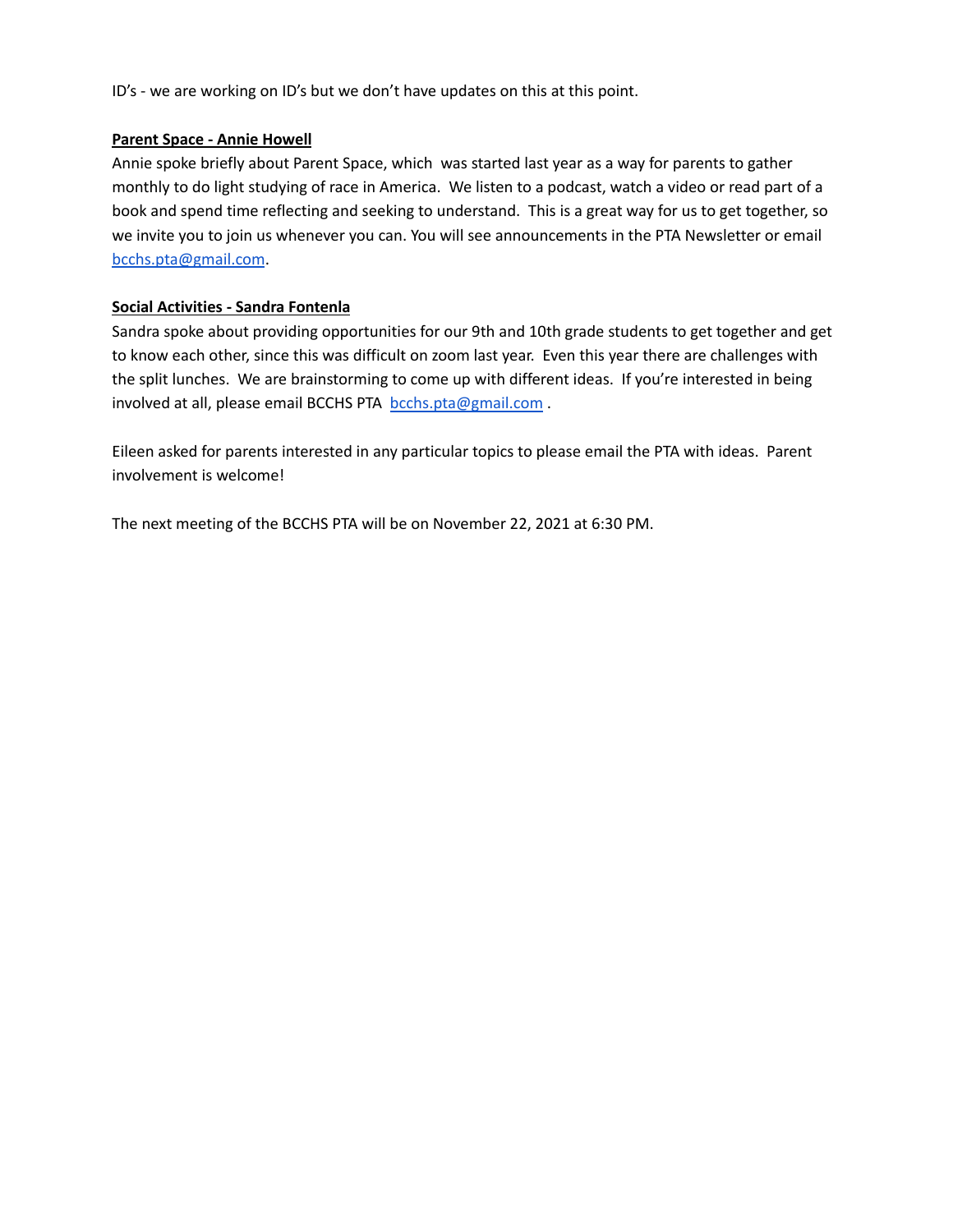|            | Grade 9               |            | Grade 10             |                     | Grade 11           |                      | Grade 12              |                                     |
|------------|-----------------------|------------|----------------------|---------------------|--------------------|----------------------|-----------------------|-------------------------------------|
| <b>ELA</b> | Eng 9                 |            | <b>Eng 10</b>        |                     | <b>Eng 11</b>      | <b>AP Language</b>   | Eng 12                | <b>AP Literature</b>                |
| Math       | Algebra               | Geometry   | Geometry             | Algebra II/Trig     | Algebra<br>II/Trig | <b>Statistics</b>    | <b>Calculus/Stats</b> | <b>AP Calculus</b>                  |
| Sci        | Living<br>Environment | Pre AP Bio | <b>Earth Science</b> | AP<br>Environmental | Chemistry          |                      | <b>Physics</b>        | <b>AP Physics</b>                   |
| History    | Global 9              |            | Global 10            | US History          | <b>US History</b>  | <b>AP US History</b> | Go/Econ               | <b>AP Comparative</b><br>Government |
| Spanish    | Spanish 1             | Spanish 2  | Spanish 2            | Spanish 3           | Spanish 3          |                      |                       |                                     |

# **Regents and AP Exam Sequence**

| Grade 9                    |                     | Grade 10                        |                                 | Grade 11                     |                              | Grade 12              |                                     |
|----------------------------|---------------------|---------------------------------|---------------------------------|------------------------------|------------------------------|-----------------------|-------------------------------------|
| Algebra 1<br>Regents       | Geometry<br>Regents | Geometry                        | Algebra II/Trig                 | <b>Eng Regents</b>           | <b>AP Language</b><br>Exam   | Eng 12                | AP Literature Exam                  |
| Living Environment Regents |                     | <b>Earth Science</b><br>Regents | <b>AP Environmental</b><br>Exam | Algebra II / Trig<br>Regents | <b>AP Statistics</b><br>Exam | <b>Calculus/Stats</b> | <b>AP Calculus Exam</b>             |
|                            |                     |                                 |                                 | <b>Chemistry Regents</b>     |                              | <b>Physics</b>        | AP Physics Exam                     |
|                            |                     | Global 10 Regents               |                                 | <b>US History</b><br>Regents | <b>AP US History</b><br>Exam | Go/Econ               | <b>AP Comparative</b><br>Gov't Exam |
|                            |                     | Spanish 3 LOTE                  |                                 | Spanish 3 LOTE               |                              |                       |                                     |